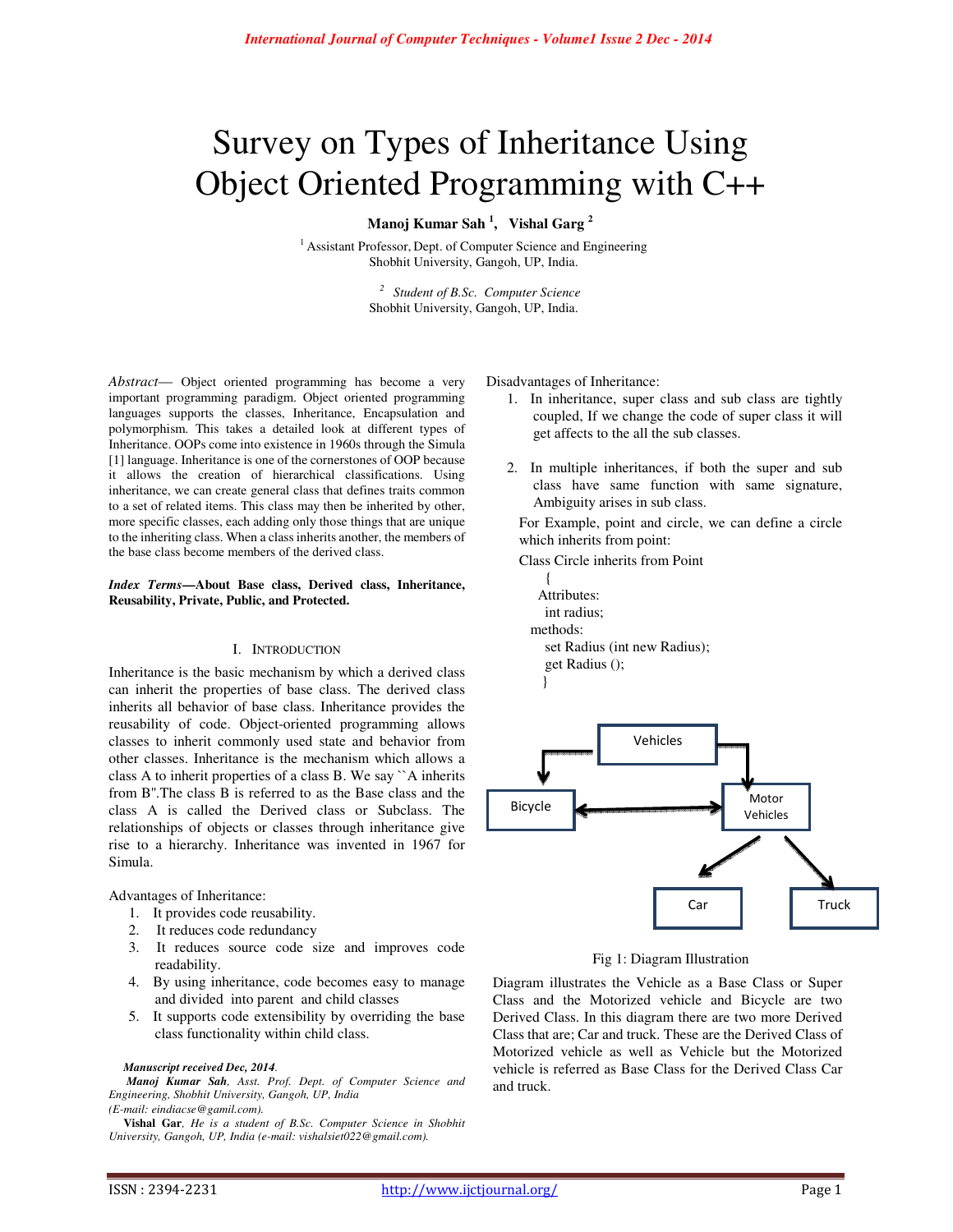**2 Multiple Inheritances:** One important object-oriented mechanism is multiple inheritances. Multiple inheritances mean that one subclass can have more than one superclass. Multiple inheritances allows us to combine the features of several existing classes as a starting point for defining new classes.Multiple inheritance in languages with C++ style

```
II. TYPES OF INHERITANCE 
 In this paper we have considered the following types of 
inheritance: 
            i. Single Inheritance 
            ii. Multiple Inheritance 
            iii. Hierarchical Inheritance 
            iv. Multilevel Inheritance 
            v. Hybrid Inheritance 
                                                                  cout<<"Sum:"<<(a+b); 
                                                                  } 
                                                                  }; 
                                                                  void main() 
                                                                  { 
                                                                  B obj; 
                                                                  obj.student(); 
                                                                  obj.print(); 
                                                                  obj.sum(); 
                                                                    }
```
## **1 Single Level Inheritance:**

A derived class with only one base class is called single inheritance. In single level inheritance the subclass inherits variables and methods that are declared by the super class, although some of these variables and methods may not be accessible by the subclass.

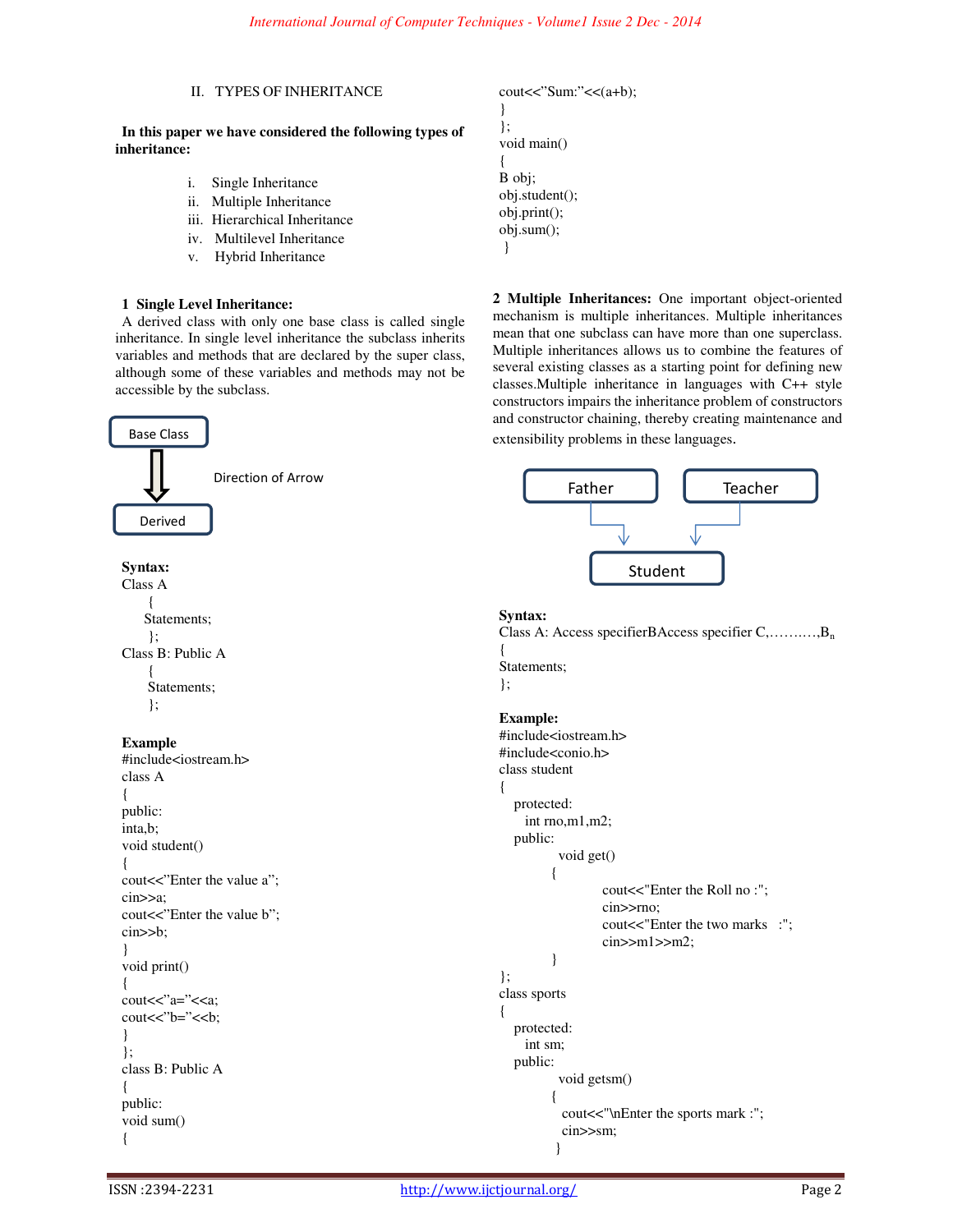```
}; 
class statement : public student, public sports 
{ 
   int tot, avg; 
   public: 
   void display() 
          { 
           tot=(m1+m2+sm); avg=tot/3; 
cout<<"\n\n\tRoll No : "<<rno<<"\n\tTotal : "<<tot;
cout<<"\n\tAverage : "<<avg;
          } 
}; 
void main() 
{ 
  statement obj; 
   obj.get(); 
   obj.getsm(); 
   obj.display(); 
   getch(); 
}
```
# **3 Hierarchical Inheritances:**

When the properties of one class are inherited by more than one class, it is called hierarchical inheritance. In the hierarchical inheritance the Base class will include a the features that are common to the Subclasses. A Subclass can be constructed by inheriting the properties of the Base class.



In the above diagram there is a Base Class named Students and 3 Derived Class as we can in the diagram. There are3 another derived class also derived from the Base Class Medical.



};

```
 class C : public A 
       { 
  ------- 
       }; 
  class D:public B 
       { 
  ------- 
       }; 
      class E: public B 
       { 
  ------- 
       }; 
      class F: public C 
       { 
  ------- 
       }; 
      class G: public C 
       { 
  ------- 
       }; 
Example: 
#include <iostream.h> 
#include<conio.h> 
class Side 
         { 
         protected: 
         int i; 
         public: 
                  void set_values (int x) 
                           \{i=x;\}}; 
                  class Square: public Side 
                           { 
                           public: 
                                    int sq() 
                                    return (i*i); 
                           }; 
                  class Cube:public Side 
                           { 
                           public: 
                                    int cub() 
                                     return (i*i*i); 
                           };
```
 void main () { Square s; s.set\_values (10); cout  $<<$  "The square value is " $<<$  s.sq(); Cube c; c.set\_values (20) ; cout  $<<$  "The cube value is " $<<$  c.cub();

{

}

{

}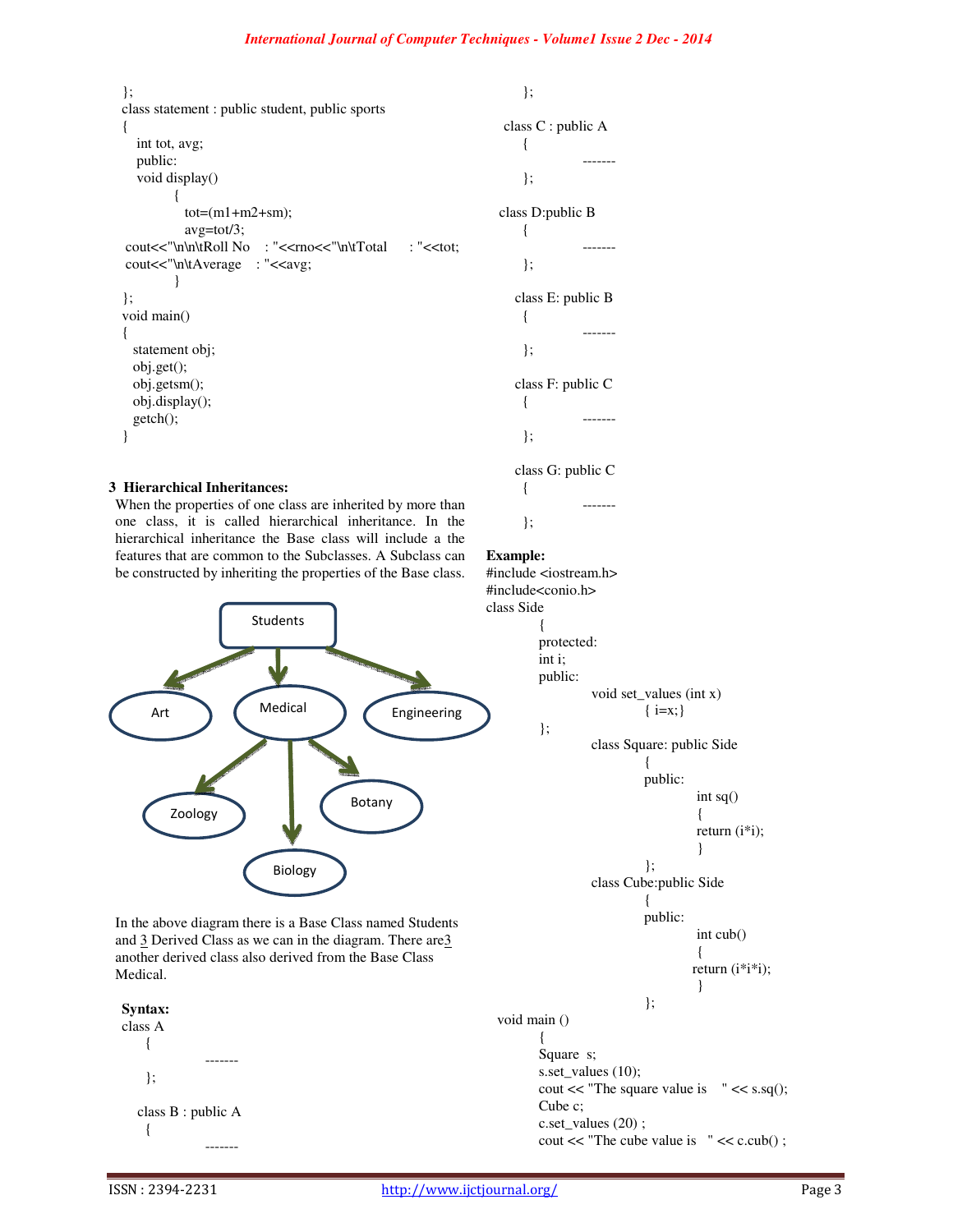getch(); }

# **4 Multilevel Inheritances:**

It is a type of inheritance in which a class is derived from another derived class is called multilevel inheritance. In multilevel inheritance, the members of Base Class are inherited to the Derived Class and the member of Derived Class is inherited to the grand Derived Class.



## **Syntax:**

```
Class A
```
{ Statement1; Statement2; };

### Class B

```
 { 
   Statement3; 
   Statement4; 
   }; 
Class C: Public B 
\{ Statement5; 
   Statement6; 
   };
```
# **Example:**

#include<iostream.h> class A { protected: int x; public: void showA() { cout<<"enter a value for x:"<<endl; cin>>x; } }; class B:public A { protected: int y; public: void showB() { cout<<"enter value for y:";

```
cin>>y; 
} 
}; 
class C:public B 
{ 
public: 
void showC() 
{ 
showA();
showB();
cout<<"x*y ="<<x*y;
} 
}; 
void main() 
{ 
C ob1; 
ob1.showc(); 
}
```
**5 Hybrid Inheritance:** Hybrid Inheritance is a method where one or more types of inheritance are combined together and used. Since .NET Languages like C#, F# etc. does not support multiple and multipath inheritance. Hence hybrid inheritance with a combination of multiple or multipath inheritance is not supported by .NET Languages.

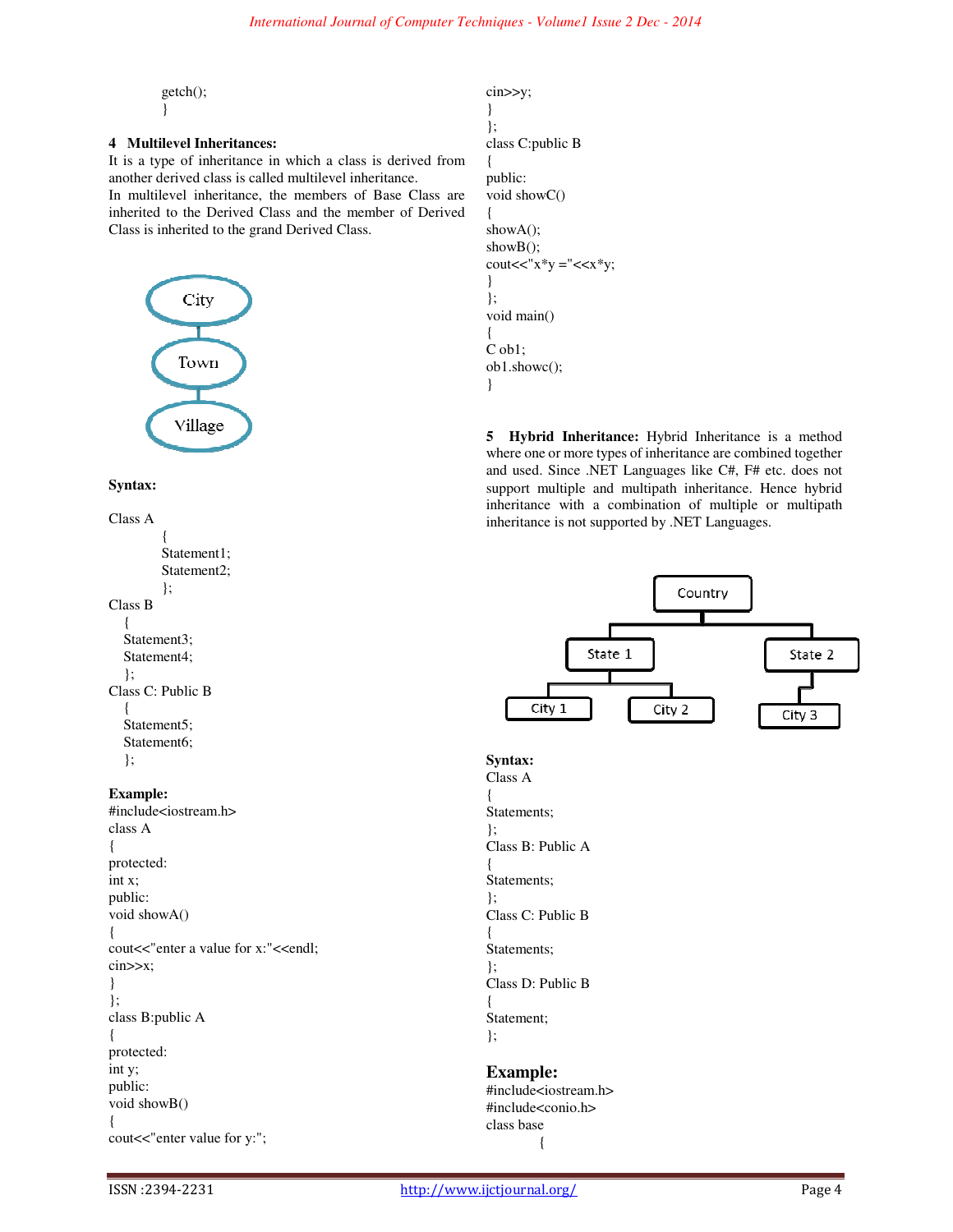# *International Journal of Computer Techniques - Volume1 Issue 2 Dec - 2014*

int a; public: base() { cout<<"Enter a: "; cin>>a; } int show() {  $\text{cout}<;$ return(a); } ~base() { cout<<"Destructor of base class is executed"; } }; class derived1:public base { int b; public: derived1():base() { cout<<"Enter b: "; cin>>b; } int show1() {  $\text{cout} \ll \text{'b} = \text{``$ return(b); } ~derived1() { cout<<"Destructor of derived1 class is executed"; } }; class derived2:public derived1 { int a,b,c,sum; public: derived2():derived1() { cout<<"Enter c: "; cin>>c; } void show2() { a=show();  $b = show1()$ ;  $\text{cout}<:$ sum=a+b+c; cout<<"Sum of given numbers: "<<sum; } ~derived2() { cout<<"Destructor of derived2 class is executed"; } }; class derived3:public derived1 { int a,b,c,sum; public: { { } { } }

derived3():derived1() { cout<<"Enter c: "; cin>>c; }; void show3() {  $\text{cout}<;  $\text{c} = \text{``}<;$$ a=show();  $b=show1()$ ; sum=a+b+c; cout<<"Sum of given numbers: "<<sum; } ~derived3() { cout<<"Destructor of derived3 class is executed"; } }; void main() cout<<"Getting data for first object"; derived3 d3; d3.show3(); cout<<"Enter data for second object"; derived2 d2; d2.show2(); getch();

III. RESULTS:

| $C++$                       | <b>Supports</b>         |  |
|-----------------------------|-------------------------|--|
| <b>Object Oriented</b>      | Hybrid                  |  |
| Static / Dynamic Typing     | Static                  |  |
| Inheritance                 | Multiple                |  |
| Method Overloading          | Yes                     |  |
| <b>Operator Overloading</b> | Yes                     |  |
| <b>Generic Class</b>        | Yes                     |  |
| <b>Dynamic Binding</b>      | Yes (Static by Default) |  |